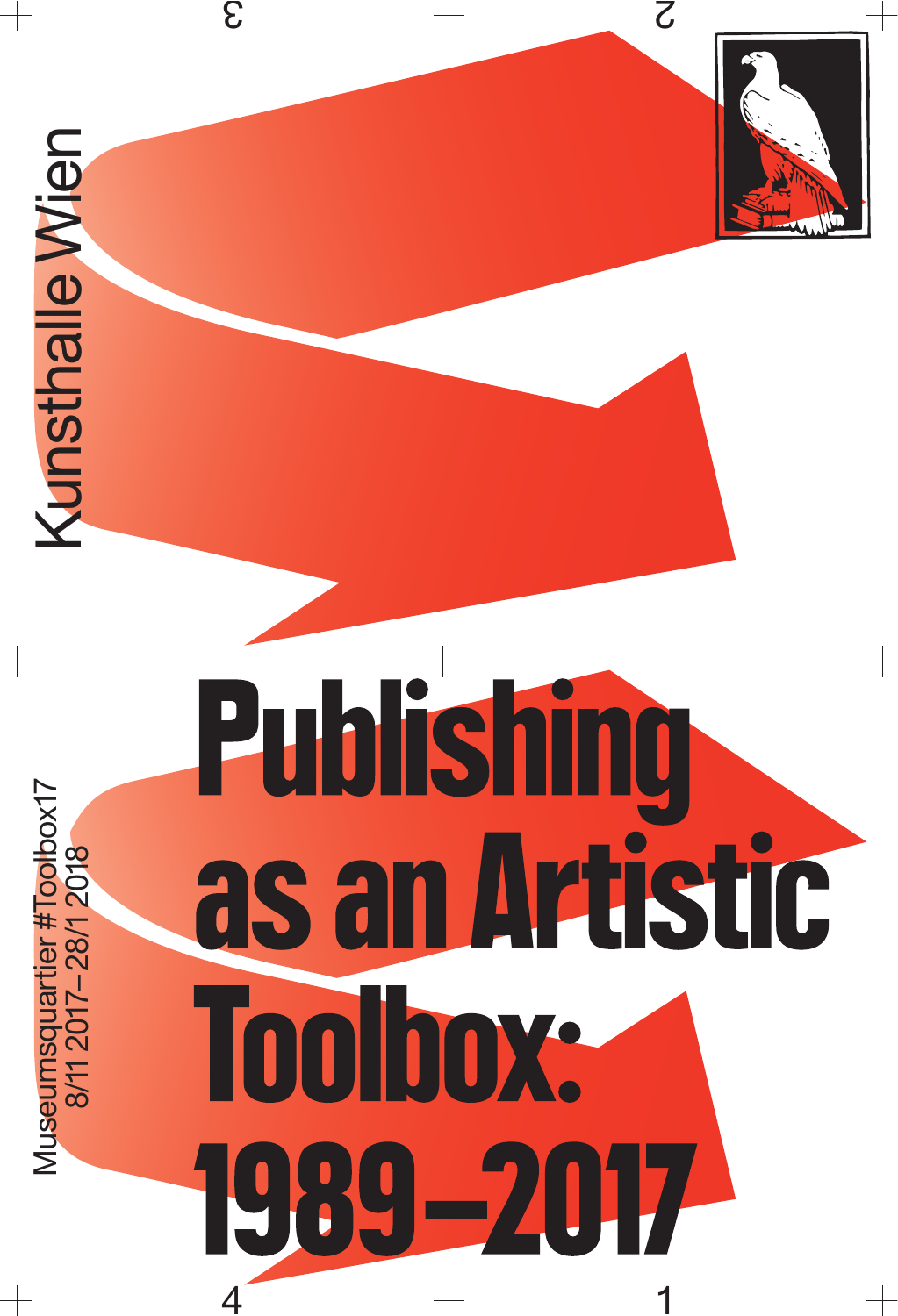What is the role of art publishing today? How have artists adapted modes of publishing as a tool for their specific practice? How has the notion of the artists' publishing activity changed, given the ever-increasing amount of fairs and an evolving number of book-related collections in contemporary art museums?

Publishing has become, especially since the 1960s, a favourite site and medium for aesthetic and artistic experimentation. It has also become an alternative space for promoting unrestricted individual or collective discourse. New modes and approaches to publishing in an artistic context have been renegotiated in recent times. Publishing is a force of agency to be reckoned with, questioned, explored and debated in all its manifestations.

The multi-part exhibition project *Publishing as an Artistic Toolbox: 1989–2017* aims at exploring the potentials of publishing – in the form of books, magazines, journals, artistic interventions, websites – as a particular medium and context both to circulate information and knowledge – and to produce art.

Instead of looking at the already historicized and analyzed period of the 1960s and 1970s, the exhibition will highlight how a recent generation of artists uses publishing as a productive tool for their practice. The focus lies on the period from 1989 until 2017, taking 1989 as symbolic date to underline the shift from analogue to digital. On a political level, 1989 with the fall of the Berlin wall marks a significant date.

of the digital and the introduction of new modes of production and circulation. Most of the materials included in the exhibition present how print and digital projects employ experimental formats and blur distinctions between art press, curatorial experiments, and other publishing enterprises.

*Publishing as an Artistic Toolbox: 1989–2017* is more focused on showcasing examples of art publishing which can offer insights into the ways artists think and into the infinite possibilities for experimentation on the formal, social and political levels this medium can offer.

The exhibition display – a collaboration between design studio Dallas and the collective trio Rio Grande – results from the desire to translate an experience into space: the concept of "home", in this case metonymically recalled by roofs, refers to an individual and common ritual, one of reading. The roof tile becomes a foundational element, acting both in its traditional form and as a support for the content. Allowing the creation of a modular, potentially replicable, infinite structure, and building a functional – enhanced by a custom typeface used in the exhibition graphics – yet playful environment.

On a social level, it is an important year that marks the invention of the World Wide Web.

The project, like a toolbox itself, is composed of different parts, sections, and components. *Publishing as an Artistic Toolbox: 1989–2017* opens up and unfolds through different propositions, partly by material exhibits on display, partly through the presentation of time-based events, as well as through an offsite project. The white cube is perhaps not the ideal space for experiencing books, which, in contrast to the collective reception of film and music, remains largely an individual affair. Rather than transform the white cube into a library or reading room, the exhibition acts as an index and invites visitors to experience the materials presented outside of the institutional space. It intends to function rather like a three dimensional bibliography as opposed to an encyclopaedic approach to understanding the multitude methodologies of publishing. Therefore, the exhibition space itself is an archipelago divided into different areas each one devoted to a specific topic related to our interest in the subject. The exhibition aims to provide an accessibility, which differs from a superficial experience of flipping through books by offering the audience a contextualization through captions, descriptions and texts written by the artists.

The notion of artists' publishing activities have changed over the past decades, in particular with the expansion of the art market and the globalization of artistic practices, combined with the advent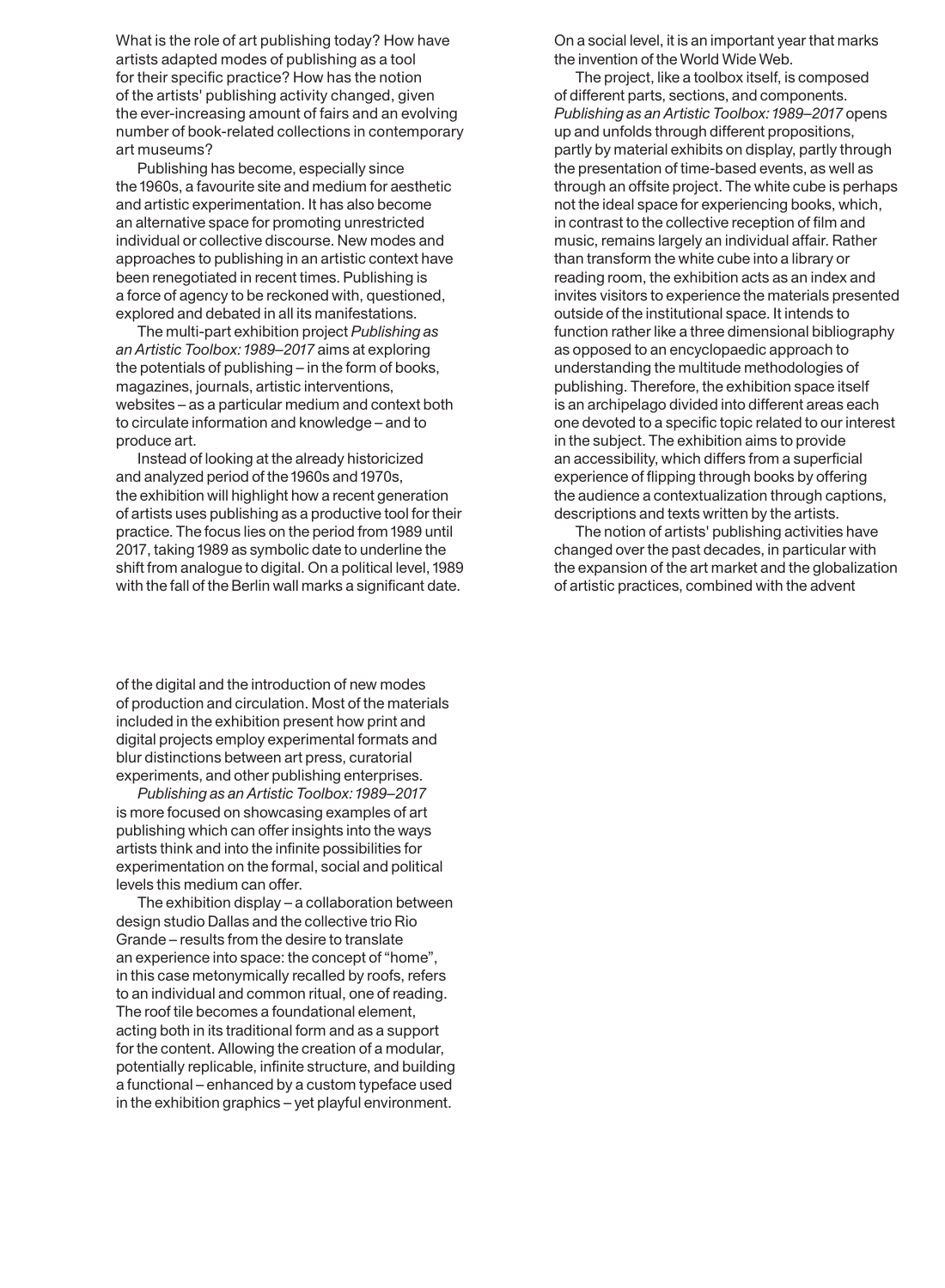# Artists' Library

KWAME ANTHONY APPIAH, HENRY LOUIS GATES JR., *The Dictionary of Global Culture*, New York: Alfred A. Knopf, 1996

CORY ARCANGEL, *The Source Digest*, New York: Arcangel Surfware, 2017

TAUBA AUERBACH, *Z Helix*, New York: Diagonal Press, 2014

JULIE AULT, *In Part. Writings by Julie Ault*, **New York: Dancing Foxes Press, Galerie** Buchholz, 2017

JULIE AULT, *(FC) Two Cabins by JB*, New York: A.R.T. Press, 2011

DARREN BADER, *77 and/or 58 and/with 19*, New York: Primary Information, 2015

J. G. BALLARD, *Millennium People*, London: Flamingo Books, 2003

MARTIN BECK, *June 14–19, 1970*, London: Gasworks, 2008

THOMAS BERNHARD, *The Loser*, New York: Alfred A. Knopf, 1991

ASHLEY BICKERTON*, Ashley Bickerton*, London: Other Criteria, 2011

HARTMUT BÖHME, *Fetischismus und Kultur. Eine andere Theorie der Moderne*, Hamburg: Rowohlt Taschenbuchverlag, 2006

PIERRE BOURDIEU, *Manet. Eine symbolische Revolution*, Berlin: Suhrkamp Verlag, 2015

ALEJANDRO CESARCO, *Dedications*, New York: A.R.T. Press, 2003

LARRY CLARK, *Punk Picasso*, New York/London: AKA Editions, 2003

CLAUDE CLOSKY, *Marque-page [Bookmark]*, Paris: Beaux-Arts éditions, 2015

KEREN CYTTER, *A–Z Life Coaching*, Berlin: Sternberg Press, 2016

MICHAEL DEAN, *Symmetry of Intimacy*, *An Introduction to the Principles of Symmetrical Intimacy Vol. I*, Freiburg: Kunstverein Freiburg, 2011

GEORGES DIDI-HUBERMAN, *Survivance des lucioles*, Paris: Editions de Minuit, 2009

DIRK DOBKE, *Dieter Roth: Books and Multiples*, Düsseldorf: Edition Hansjörg Mayer/London: Thames & Hudson, 2004

JASON DODGE, PAUL THEK, *Water Paper Cut*, Berlin: Motto, 2017

NATHALIE DU PASQUIER, *From Some Paintings 2000–2010*, Rome: Nero Publishing, 2017

JIMMIE DURHAM, *A Certain Lack of Coherence: Writings on Art and Cultural Politics*, London: Third Text Publications, 1993

OSWALD EGGER, *Diskrete Stetigkeit – Poesie und Mathematik*, Frankfurt am Main: Suhrkamp Verlag (Edition Unseld), 2008

*E-FLUX Journal*, print on demand issues, e.g. #17, *In Search of the Postcapitalist Self*, June 2010

NICOLE EISENMAN, *Consciousness Razing*, *Flypaper 4*, Cologne: Flypaper, 2008

NICOLAS BOURRIAUD, *Traffic*, Bordeaux: CAPC Musée d´art contemporain, 1996

ELEANOR BROWN, *The Newspaper*, London: Art After Parties, 2007

MARIE DE BRUGEROLLE, *Guy de Cointet*, Zurich: JRP|Ringier, 2011

CHRIS BURDEN, *Chris Burden: 74–77*, self-published, 1978

JOHN CAGE, *Notations*, New York: Something Else Press, 1969

JOHN CAGE*, Rolywholyover - A Circus*, Los Angeles: Museum of Contemporary Art/Houston: Menil Collection/New York: Guggenheim Museum/New York: Rizzoli International Publications, 1993

ROGER CAILLOIS, *La Lecture des Pierres*, Paris: Éditions Xavier Barral, 2014

ROBERTO CALASSO, *The Ruin of Kasch*, New York: Vintage, 1994

ITALO CALVINO, *If on a Winter's Night a Traveller*, London: Vintage Classics, 1996

DALE CARNEGIE, *How to Stop Worrying and Start Living*, New York: Pocket Books, 1990

CYNTHIA CARR,*Fire in the Belly: The Life and Times of David Wojnarowicz*, New York: Bloomsbury, 2012

FRANCO CASSANO, *Il pensiero meridiano*, Rome: Editori Laterza, 1996

MARIANA CASTILLO DEBALL, *Ixiptla Volume I*, Berlin: *Bom Dia Boa Tarde Boa Noite*, 2014

MAURIZIO CATTELAN, MASSIMILIANO GIONI,

ALI SUBOTNICK, *Charley 05*, Athens: Deste Foundation for Contemporary Art, 2007

RALPH ELLISON, *Three Days before the Shooting …*, New York: Random House, 2010

HANS PETER FELDMANN, *Die Toten 1967–1993*, Düsseldorf: Feldmann Verlag, 1998

*Feux Pâles: une pièce à conviction*, Bordeaux: CAPC musée d'art contemporain de Bordeaux, 1990

G. K. FORTESCUE, R. F. SHARP, R. A.

STREATFIELD, W. A. MARSDEN, *Catalogue of the Pamphlets, Books, Newspapers, and Manuscripts Relating to the Civil War, the Commonwealth, and Restoration, Collected by George Thomason, 1640–1661*, 2 vols. London: British Museum, 1908

PETER FRIEDL, *Peter Friedl. Work 1964–2006*, Barcelona: Actar/Museu d'Art Contemporani de Barcelona, 2007

LEE FRIEDLANDER, *Letters from the People*, New York: D.A.P./Distributed Art Publishers, 1993

FRIEZE ART FAIR, *Yearbook 2004–5*, London: Frieze Art Fair, 2004

RYAN GANDER, *Fieldwork, The Complete Reader*, London: Bedford Press, 2016

DORA GARCÍA, *The Prophets*, Santiago de Compostela: CGAC Galician Centre of Contemporary Art, 2006

ISA GENZKEN, BEATRIX RUF, *Isa Genzken. I Love New York, Crazy City*, Zurich: JRP|Ringier, 2006 LIAM GILLICK,*All Books*, London: Book Works, 2009

KENNETH GOLDSMITH, *Soliloquy*, New York: Editions Bravin Post Lee, 1997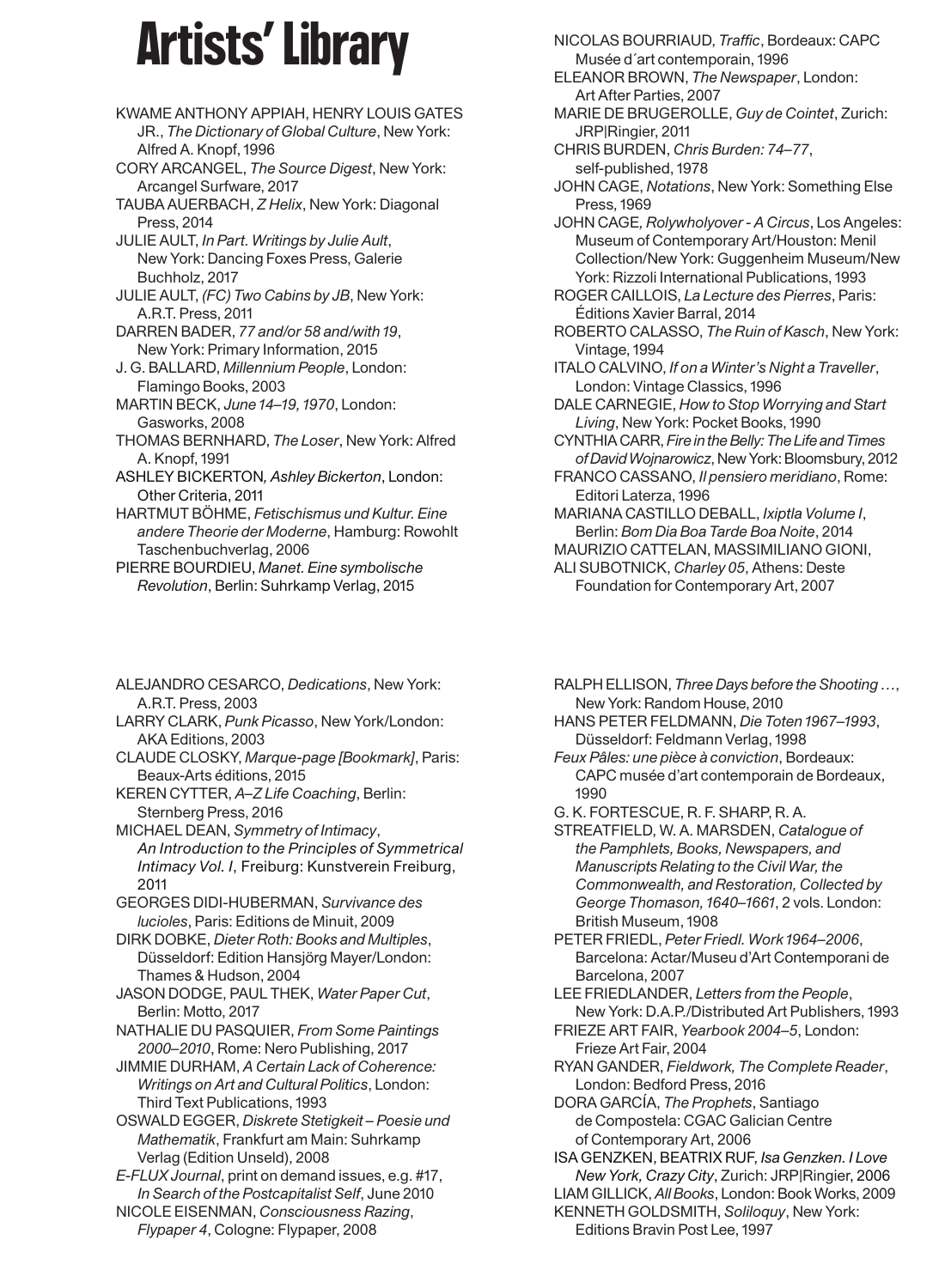FELIX GONZALEZ-TORRES, *Untitled (Passport #II)*, 1993

RODNEY GRAHAM, *Dr. No*, New York: Christine Burgin Gallery, 1991

ANTONIO GRAMSCI, *Quaderni del carcere*, Vol. 4, Rome: Biblioteca Treccani/Cagliari: L'Unione Sarda, 2009

ANTONIO GRAMSCI, *Quaderni del carcere. Quaderni di traduzioni (1929–1932)*, Vol. 1, Rome: Istituto della Enciclopedia Italiana, 2007

NICOLÁS GUAGNINI, *The Seven Reviews of Monkeys and Shit*, New York: Union Guacha Productions, 2004

KARL HOLMQVIST, *Word Squares*, Geneva: Motto Books & Compagnia, 2017

JENNY HOLZER, *Truisms*, New York, 1978–87

TAKASHI HOMMA, *Tokyo and my Daughter*, Zurich: Nieves, 2006

MYLES HORTON, PAULO FREIRE, *We Make the Road by Walking: Conversations on Education and Social Change*, Philadelphia: Temple University Press, 1990

MICHEL HOUELLEBECQ, *Whatever*, London: Serpent's Tail, 1998

JULIAN IRLINGER, *Byproducts / Matters*, Leipzig: Spector Books, 2016

EMILY JACIR,*Translatio*, Rome: Nero Publishing, 2016

B. S. JOHNSON, *The Unfortunates*, New York: New Directions, 2008

MIKE KELLEY,PAUL MCCARTHY*, Sod & Sodie Sock*, Vienna: Secession 1998

STEPHEN A. MARSHALL, *Flies: The Natural History and Diversity of Diptera*, Richmond Hill: Firefly Press Ltd., 2012

HARRY MATHEWS, GEORGES PEREC, *Roussel und Venedig*, Berlin: Edition Plasma, 1991

ROGER E. MILES, *Symmetric Bends: How to Join Two Lengths of Cord*, Singapore: World Scientific Publishing, 1995

ALEKSANDRA MIR, *'Venezia' by Venice: La Biennale di Venezia*, Venice, 2009

JONATHAN MONK, *Cover Version*, London: Book Works, 2004

R. A. MONTGOMERY, *Journey Under the Sea (Choose Your Own Adventure)*, New York: Bantam Books, 1977

JEAN-LUC MYLAYNE, *Jean-Luc Mylayne*, Paris: Musee d'Art Moderne de la Ville de Paris, 1995

- EILEEN MYLES, *Not Me (Native Agents)*, Los Angeles: Semiotext(e) / Native Agents, 1991
- MARC NAGTZAAM, *Not Available*, Amsterdam: Roma Publications, 2014

OLAF NICOLAI, *Il Diario del Vento / Wind Diary*, Rome: Nero Publishing, 2016

JEFF NOON, *Pixel Juice*, New York: Doubleday, 1998

SOPHIE NYS, *Buch, Livre, Libro*, Zurich: Archiv, 2015

SOPHIE NYS, *Sitzen ist das neue rauchen*, Zurich: Grotto, 2015

ELAINE PAGELS, *Revelations: Visions, Prophecy, and Politics in the Book of Revelation*, London: Penguin, 2013

BRIAN KENNON, KIM GORDON, *Altered Secession Catalogue – Michael Krebber (Gordon/Kennon)*, Los Angeles: 2nd Cannons Publications, 2014 BEN KINMONT, *Open by Chance & Appointment*, Sebastopol: Antinomian Press, 2015 MARTIN KIPPENBERGER, *William Holden Company: The Hot Tour*, Berlin: Wewerka & Weiss, 1991 MARTIN KIPPENBERGER, *Ten Years After…*, Cologne: Taschen, 1991 REM KOOLHAAS, BRUCE MAU, *S, M, L, XL*, New York: Monacelli Press, 1997 YAYOI KUSAMA, *Hustlers Grotto*, Berkeley: Wandering Mind Books, 1998 *La Repubblica* (black and white) / *La Repubblica* (colored), July 15, 2007 FERNANDA LAGUNA, *Autoayuda*, Buenos Aires: Belleza y Felicidad, 1999 PIERRE LEGUILLON, *Oracles – Artists' Calling Cards*, Zurich: Patrick Frey, 2017 JOCHEN LEMPERT, *Phenotype*, Cologne: Verlag der Buchhandlung Walther König, 2013 CLARICE LISPECTOR, *The Complete Stories*, New York: New Directions, 2015 CLARICE LISPECTOR, *Água Viva*, New York: New Directions, 2012 ARI MARCOPOULOS, *ANYWAY*, New York: Dashwood Books, 2012

DAVID MARKSON, *This is Not a Novel and Other Novels*, Berkeley: Counterpoint, 2016

GRAZIELLA PARATI, *Migration Italy: The Art of Talking Back in a Destination Culture*, Toronto: University of Toronto Press, 2005

MARTIN PARR, GERRY BADGER, *The Photobook: A History Volume I, II and III*, London: Phaidon, 2004, 2006, 2014

MICHALIS PICHLER,*"WAR"diary*, Frankfurt am Main: Revolver, 2005

CESARE PIETROIUSTI, *Non-functional Thoughts*, Naples: Studio Morra, 1997

RICARDO PIGLIA, *El último lector*, Barcelona: Edition Anagrama, 2005

PETER PILLER, *Von Erde schöner*, Frankfurt am Main: Revolver, 2004

RICHARD PRINCE,*American English*, London: Sadie Coles HQ/Cologne: Verlag der Buchhandlung Walther König, 2003

ROB PRUITT, *Rob Pruitt's eBay Flea Market: Year 1*, Venice: Bruno, 2015

FLORIAN PUMHÖSL, *6 7 8*, mumok Wien, Cologne: Verlag der Buchhandlung Walther König, 2011

MAX RENKEL, *Pine Valley*, Materia, Rom, 2016

JASON R. RICH: *Self-Publishing For Dummies*, New York: Wiley Publishing, 2006

MICHAEL RIEDEL, *Artforum (verpackt), Self-published*, 1999

MICHAEL RIEDEL,*Fuchs*, London: Koenig Books, 2017 MICHAEL RIEDEL, *Meckert*, London: Koenig Books, 2009

MICHAEL RIEDEL, *Muster des Kunstsystems*, Berlin: Distanz, 2017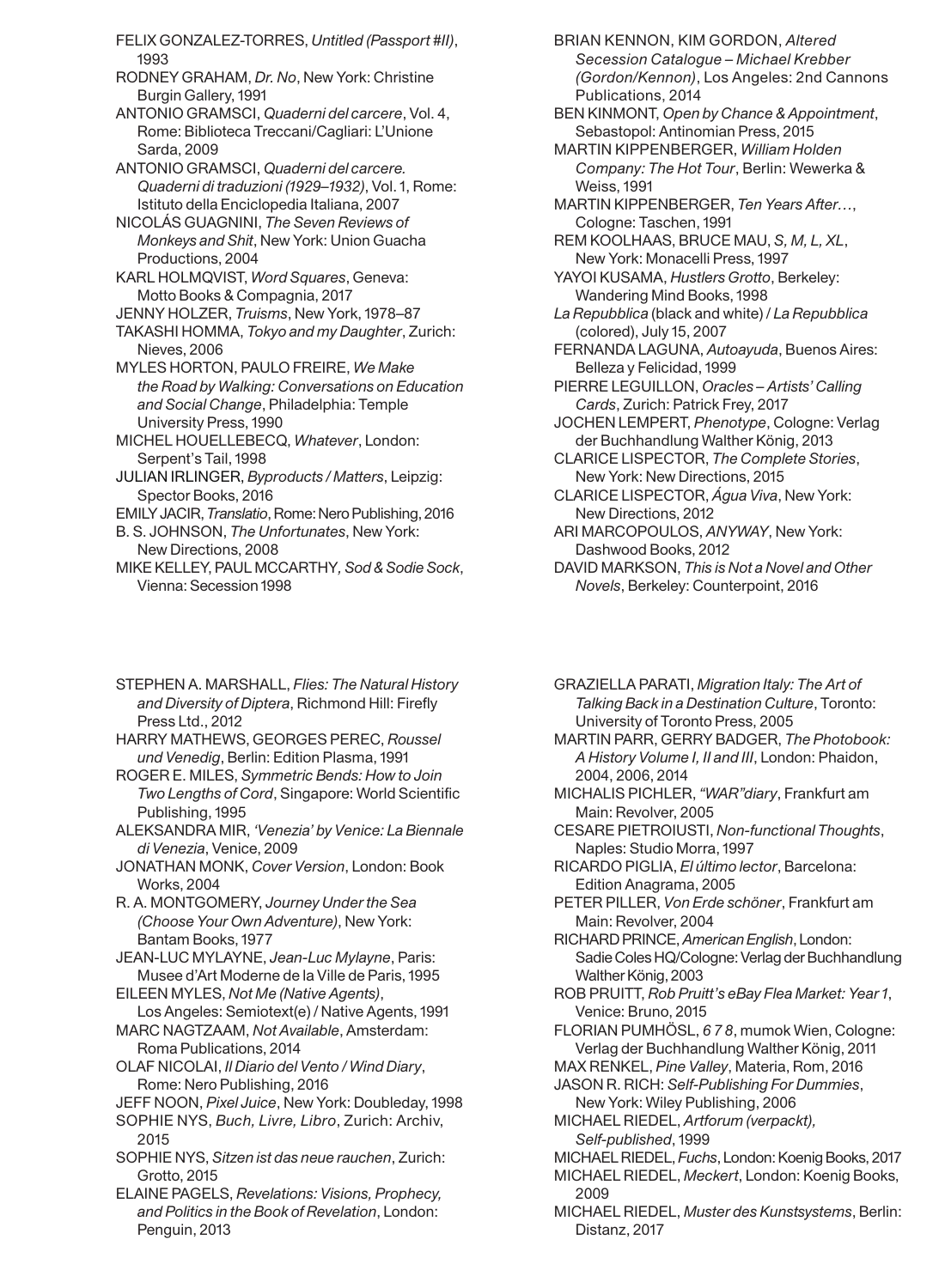MICHAEL RIEDEL, *Perlstein*, London: Koenig Books, 2011

MICHAEL RIEDEL, DENNIS LOESCH, *Quasi Portikus (False Frieze Art Fair Yearbook)*, Berlin: Revolver, 2004

WILLEM DE ROOIJ, *Intolerance*, Düsseldorf: Verlag Feymedia, 2010

MARGIT ROWELL, *The Russian Avant Garde Book 1910–1934*, New York: Museum of Modern Art, 2002

ALLEN RUPPERSBERG, *A Different Kind of Never-Never-Land*, Amsterdam: De Appel, 1992

GUY SCHRAENEN, *Ulises Carrion. We have won! Haven't we?,* Amsterdam: Museum Fodor, 1992

YANN SÉRANDOUR, *Inside The White Cube. Overprinted Edition*, Zurich: JRP|Ringier/ Christoph Keller Editions Series, 2009

MARY SHELLEY, *Frankenstein*, New York: Dover Publications, 1994

ED SIMON, *The Necronomicon*, New York: Avon, 1980

JOSH SMITH, *The Signing*, New York: Printed Matter, 2008

- SOL LEWITT, *Sol LeWitt Books 1966–1990*, Cologne: Verlag der Buchhandlung Walther König, 1990
- DANIELA STÖPPEL, *Visuelle Zeichensysteme der Avantgarden 1910–1950*, Munich: Edition Metzel, 2014

TEMPORARY SERVICES, *Art Work. A National Conversation About Art, Labor, and Economics*, Chicago: Half Letter Press, 2009

DAN WALSH, *Textiline*, Self-published, 2008 GENNIFER S. WEISENFELD, *Mavo: Japanese Artists and the Avant-Garde, 1905–1931*, Berkeley: University of California Press, 2002 ROGER WILLEMS, MARK MANDERS,

 *Os livros fazem amigos – Books Make Friends*, Amsterdam: Roma Publications, 2006 DAVID WOJNAROWICZ,*Close to the Knives:* 

*AMemoir of Disintegration*, New York: Vintage, 1991 CHRISTOPHER WOOL, *East Broadway Breakdown*,

Berlin: Holzwarth Publications, 2003 HEIMO ZOBERNIG, *Books & Posters. Catalogue* 

 *raisonné 1980–2015*, ed. Diana Baldon, Moritz Küng, Cologne: Verlag der Buchhandlung Walther König, 2016

1989: *Collins Mini Gem English Dictionary*. Given away as part of washing powder promotion. (Included in box of washing powder) 1989–1997: The publication of countless Conservative Party white papers, which led to the closure of our communities libraries and the subsequent book famine of Newcastle Upon Tyne City Library.

FIVEHUNDRED PLACES, founded in 2012 HANUMAN BOOKS, founded in 1986 until 1994 THE SONG CAVE, founded in 2009

KLAUS THEWELEIT, *CA: Buch der Königstöchter. Von Göttermännern und Menschenfrauen. Mythenbildung vorhomerisch, amerikanisch*, Frankfurt am Main/Basel: Stroemfeld, 2013

*The Antinomian Press*, Sebastopol: Antinomian Press, 2016

*The New York Times Special Edition ("All the News We Hope to Print")*, Self-published, 2008 (distributed November 2008, dated July 4, 2009) THE UNIVERSITY OF CHICAGO PRESS

EDITORIAL STAFF, *The Chicago Manual of Style*,  *17th Edition*, Chicago: University Of Chicago Press, 2017

- R. DAVID THOMAS, *Dave's Way*, New York: Berkley, 1992
- BLAIR THURMAN*, Blair Thurman*, New York: Karma, 2015

JOËLLE TUERLINCKX*, Study Book (Drawing Papers 59*), New York: Drawing Center, 2007

MARTIN TUPPER, *Le mode story (Collection Yoon Ja & Paul Devautour)*, Lyon: Editions Centre d'Arts Plastiques de Saint-Fons, 1995

PAUL VALÉRY, *Monsieur Teste*, Frankfurt am Main: Suhrkamp Verlag, 2011

ROWAN WALKING WOLF, HARUN HIGHMOUNTAIN, *Edible, Medicinal and Utilitarian Plants. Volume 1: "Weed" & Common Plants*, Yggdrasil Distro, Anti-copyright, 2009

MICK WALL, *W.A.R.: The Unauthorized Biography of William Axl Rose*, New York: St. Martin's Griffin, 2009

# Artist-run **Magazines The Magazine** as Medium

*ACME*, #1,1992; #2, 1992 *ALBUM*, #3, 2009; #6, 2012 *A.N.Y.P.*, #1, 1989; #9, 1999 *AHALI*, #1, 2013 *ARTFAN*, #5, 1991 (copy 2017); #6, 1992 *AVE*, #1, 2017 *BLACK PAGES*, #63; #64, 2015 *CAHIER D'IMAGES*, Emotions, #6, 2006 *CHARLEY*, #1, 2001; #3, 2003 *CHICAGO*, #1, 2002 *CLUB DONNY*, #5, 2010 *CHTO DELAT?*, #6, 2004; #19, 2008 *CRIP MAGAZINE*, #2 2017 *DANK*, #3, 1991; #6, 1992 *LE DICTATEUR*, #1, 2006; #4, 2013 *DIS MAGAZINE*, http://dismagazine.com/archive *DOT DOT DOT*, #13, 2006; #14, 2007 *E IL TOPO*, #1, 1992; #12, 2012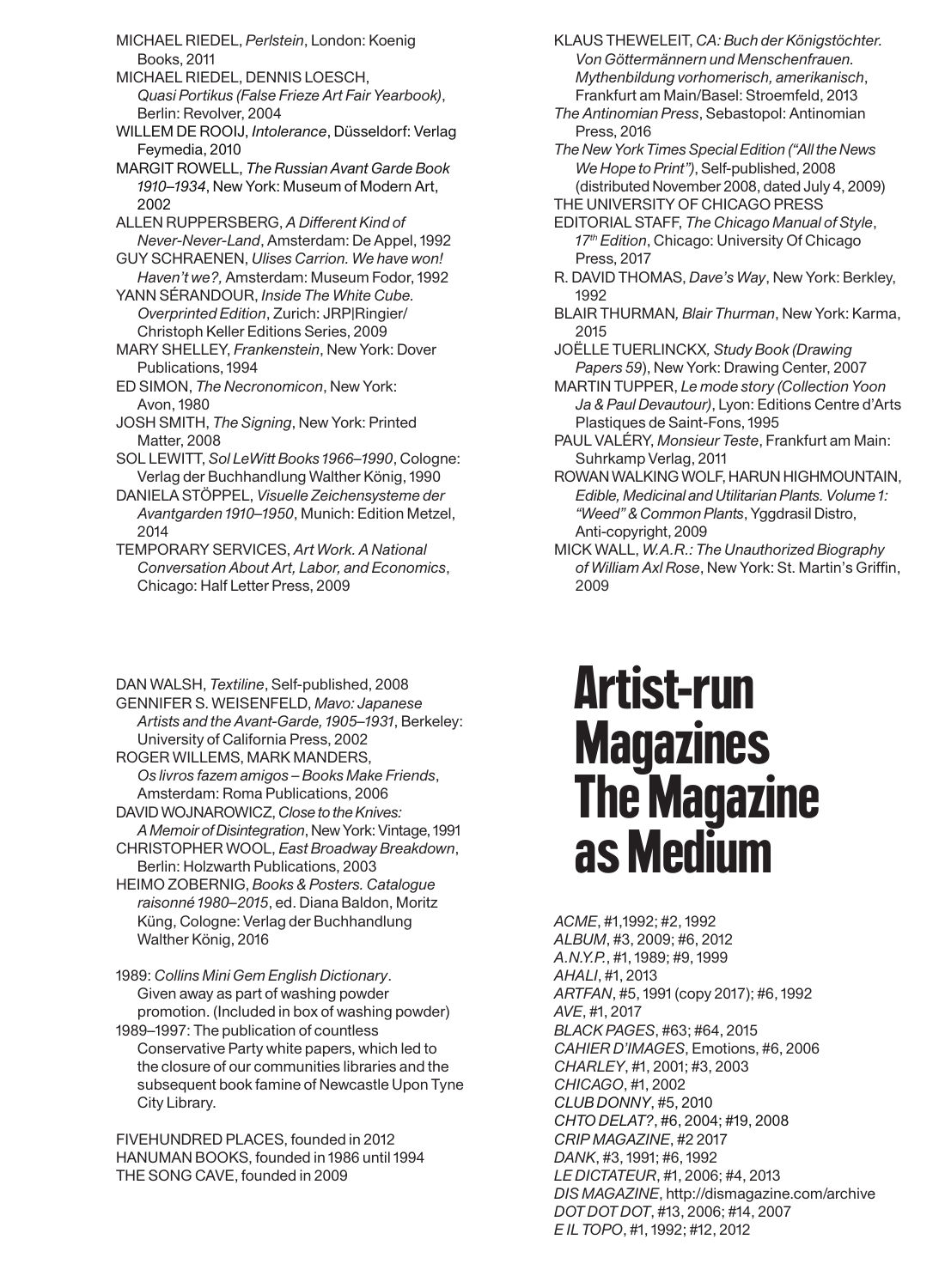*EAST OF BORNEO*, https://eastofborneo.org *ECOCORE*, #5, 2016 *EINE*, #2, 2009; #3, 2010 *FAT*, #2, 1995/1996; #3, 1997 *FFWD*, #5, 2008/2009; B.O.B., 2010 *FIG*, #31, 2017 *FILE MEGAZINE*, #29, 1989 *F.R. DAVID*, #1, 2007; #2, 2008 *FREE INTERNET*, #1, 2009; Omega Point (unreleased) *GRASSO*, #1, 2016 *HERESIES*, #1, 1977; #8, 1979 *HEYT BE!*, #5, 2013; #8, 2016 *INDEX*, #1, 1996; #26, 2000 *ITEM*, #1, 1995; #6, 2003 *IXIPTLA*, #1, 2014; #3, 2015 *K48*, #6, 2006 *K HOLE*, #1, 2011; #5, 2015 *LIVING & LOVING*, #2, 2004 *MAAYAN*, #1, 2005; #6, 2010/2011 *MADE IN USA*, #1, 1999–2000; #3, 2001 *MATT MAGAZINE*, #3, 2007; #4, 2008 *M/E/A/N/I/N/G*, #1, 1986; #17, 1995 *MEMORIA DE LA POSTGUERRA*, #1, 1993, #3, 2003 *NEID*, #7, 1998; #9, 2002 *OHIO*, #3, 1995; #12, 2004 *OHNE OHNE*, special issue for the exhibition, 2017 *OVER*, #1, 2000; #3, 2005 *PAGES*, #1, 2004; #9, 2013 *PAZMAKER*, #11, 2014; #12, 2016 *PERMANENT FOOD*, #7, 1999; #12, 2004

*PETUNIA*, #5, 2013; #6, 2014 *POINT D'IRONIE*, #60, 2017 *PROVENCE*, R, 2009; 0, 2010 *RANDY MAGAZINE*, #1, 2010; #4, 2013 *REAL LIFE MAGAZINE*, #19, 1988/1989; #20, 1990 *REGINA*, #2, 1997; #4, 2000 *ROSES TATOUÉES*, #1, 2002; #13, 2017 *SCHISM*, #18, 1989; #24, 1990 *SEX*, #1–#10, 2012–2015 *SKULPI*, #1, 2010; #3, 2015 *STARSHIP*, #2, 1999; #10, 2007 *SUBWAY*, #1, 2014; #9, 2016 *TELLUS*, #11, 1981; #20, 1988 *THE CRITICAL ASS*, #2, 2013; #5, 2015 THE O-G, #1-2, 2009 & #9, 2016 *THE THING QUARTERLY*, #24, 2014; #28, 2015 *TOILET PAPER*, #10, 2014 *TRIPLE CANOPY*, The Binder and The Server, 2012; The Amme Talks, 2017 *TROUBLE*, #3, 2003; #4, 2004 *USELESS*, # 1, 2005; # 5, 2007 *VENEER MAGAZINE*, #1, 2007; #2, 2007 *WHITEWALLS*, #1, 1978; #19, 1988 *ZEITSCHRIFT*, #1, 2002; #31, 2017 *ZING MAGAZINE*, #6, 1998 *299 792 458 M/S*, #1, The American Issue, 2016

### The Message as Medium

IN COLLABORATION WITH CHRISTOPH SCHIFFERLI

FAREED ARMALY, intervention in: *Cash Flow*, #6, 1991, pp. 164–165 THOMAS BAYRLE, ANDREAS ZYBACH, intervention in: *Süddeutsche Zeitung*, February 25, 2002, p. 5 ALIGHIERO BOETTI, intervention in several issues of: *Il Manifesto*, 1981 ALIGHIERO BOETTI, intervention in: *Interview*, vol. XXI, #5, May, 1991, pp. 122–123 MAURIZIO CATTELAN, special interventions made during the making of: *Permanent Food*, #1–#15, 1996–2007 CLEGG & GUTTMANN, intervention in: *Der Standard*, October 24, 1990, pp. 6–7 TACITA DEAN, *Washington Cathedral* in: *Süddeutsche Zeitung*, October 10, 2002, p. 10 HANS PETER FELDMANN, intervention in: *Kunst & Kirche*, May, 2006 HANS-PETER FELDMANN, *without words,* intervention in: *profil*, #6, February 7, 2000

 *profil*, #37, September 9, 1996, pp. 70–71 LIAM GILLICK, intervention in: *De Witte Raaf*, #179, #180, #181, 2016 GROUP MATERIAL, *AIDS Timeline* interventions in various magazines, December, 1990 NICOLAS GUAGNINI, intervention in: *The Village Voice*, May 28, 2002 JENS HAANING, intervention in: *Der Standard*, May 15, 1998, p. 3 SANJA IVEKOVIĆ, intervention in: *Der Standard*. *Rondo*, August 24, 2001, p. 12 THOMAS LOCHER, intervention in: *Der Standard*, March 29, 1991, pp. 6–7 ANNETTE MESSAGER, intervention in: *Libération*, July 6, 2004 CHRISTIAN PHILIPP MÜLLER, intervention in: *Cash Flow*, #12, 1990, pp. 60–61 OLAF NICOLAI, *Parking free*, in: *Nero*, #28, #31, 2012, 2013 MICHAEL RIEDEL, *CMYK* in: *Frieze*, May, 2007 MICHAEL RIEDEL, *Made in Germany 2 - CMYK 02* in: *Revue d'art contemporain - trimestrielle et gratuite*, Summer, 2010 JEROEN DE RIJKE, WILLEM DE ROOIJ, intervention in: *Der Standard*, March 15, 2000, pp. 8–9 DIETER ROTH,*A Lifetime of 61 Years*, intervention in: *Der Standard*. *Szenario*, August 4–10, 1995, p. 3 THE YES MAN, STEVE LAMBERT & ANDY BICHLBAUM, special edition of: *New York Times* (dated: July 4, 2009), November 12, 2008

PETER FISCHLI, DAVID WEISS, intervention in: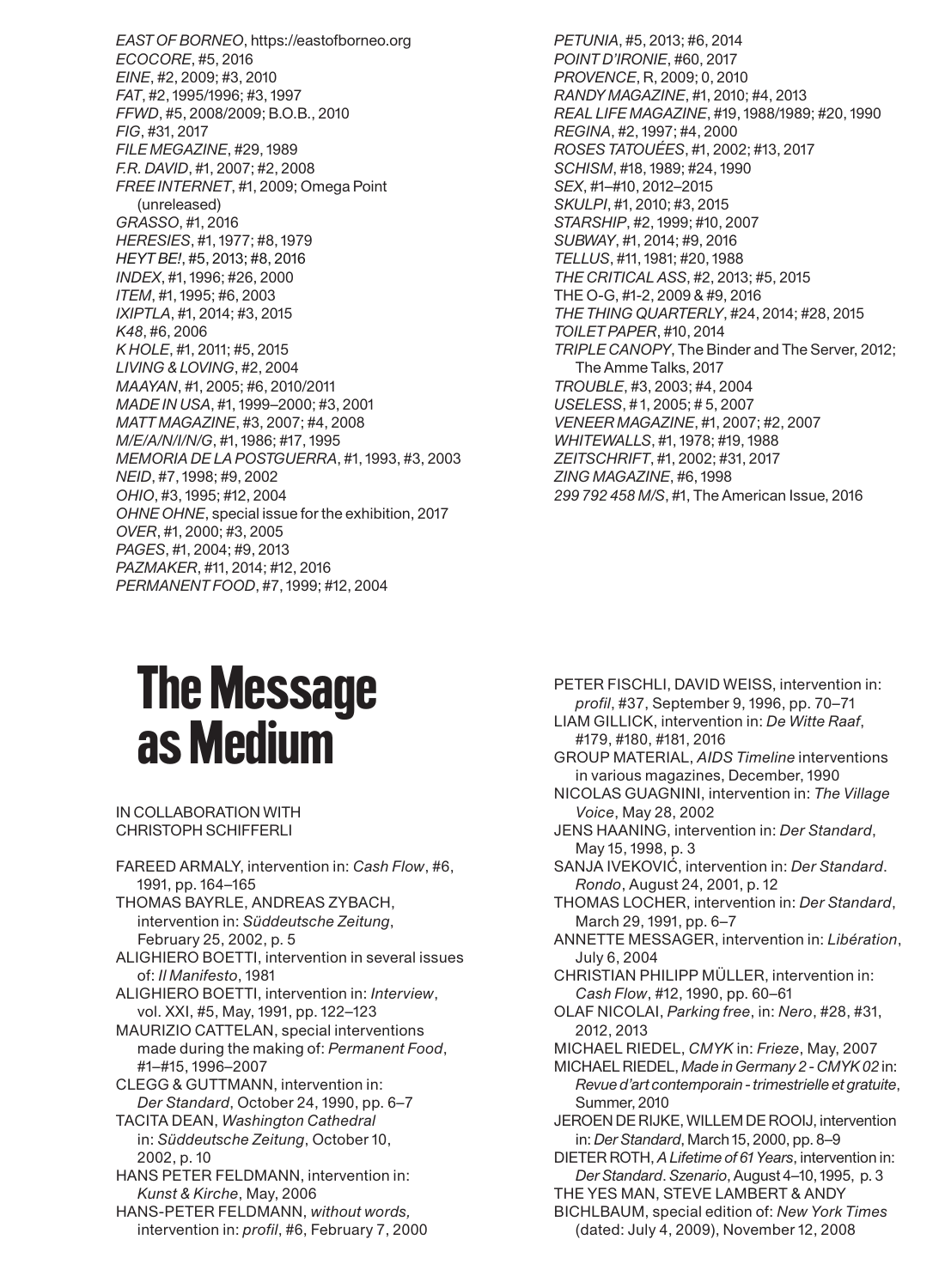PIOTR UKLANSKI, *Untitled (Ginger Ass)* in: *Artforum*, September, 2003

LUCA VITONE*, The floor plan 1:10 shows the space of an art gallery. Art is the place, the gallery measures its value*, 1991/1992, in: *Artforum*, and various art magazines, 1993

CHRISTOPHER WILLIAMS, intervention in: *Artforum*, April, 2006

HEIMO ZOBERNIG, intervention in: *Der Standard*, September 28, 1990, pp. 8–9

# Autoretrospective

ANONYMOUS, *manuscrit trouvé*, Paris, 1981 LAURA CARPENTER, *Insights*, New York:

Curt Marcus Gallery, 1989 LAURA CARPENTER, *Insights*, Paris: Galerie Claire Burrus, 1990

"MARC BLONDEAU: Vous vous dites amateurs de fictions... propos recueillis par Simone de Cosi", in: *Lieux Communs, figures singulières*, Paris: MAM/ARC Musée d'art moderne de la ville, 1991

DANIEL BOSSER, *Philippe Thomas décline son identité*, Paris: Galerie Claire Burrus, Editions Yellow Now, 1987

ESTELLE SCHWARZ, "Advertising, advertising: some cases in point", in: *Artscribe*, #71, September–October, 1988, pp. 70–74

*Sur un lieu commun: un entretien avec Georges Verney-Carron*, interviewed by Eric Duyckaerts, Saint-Étienne: Maison de la Culture et de la Communication, 1988

PHILIPPE THOMAS, "Le cinéma, quelle histoire !", in: *Libération*, May 18, 1995

PHILIPPE THOMAS, *spenserm philippe thomas*, Paris: Editions Katia Pissarro, 1978

PHILIPPE THOMAS, *sans titre philippe thomas*, Paris: Editions Artalect, 1979

PHILIPPE THOMAS, LIDEWIJ EDELKOORT, "Une lettre à Lidewij Edelkoort", in: *Conséquences*, #5, 1985, p. 53

PHILIPPE THOMAS, "pour la nausée philippe thomas sans titre", in: *Obliques*, #18–19, special issue on Jean-Paul Sartre, 1978, pp. 118–119

MICHEL TOURNEREAU, "Philippe Thomas: sujet à discrétion?", in: *Public*, #3, Winter, 1985, pp. 33–37

GEORGES VERNEY-CARRON, "Publicité, publicité: de quelques cas de figures", in: *ArtPress*, #129, October, 1988, pp. 37–41

GEORGES VERNEY-CARRON, "Reklame, reklame: nogle sporgsmal til fugurernes eksklusion", in: *Andsindustri*, #4, 1991, pp.16–24

GEORGES VERNEY-CARRON, "Werbung, Werbung: einige Beispiele zur Sache", in: *Meta1,*  Künstlerhaus Stuttgart, 1992, pp. 50–56

CARINE CAMPO, MICHEL GRANDSARD, in: *B'Art Code*, Brussels: L'Arsenal du Charroi, 1993, p. 18, p. 30 CHIAT/DAY/MOJO, "Advertising for readymades belong to everyone", in: *Flash Art*, #155, November–December, 1990, p. 22 SIMONE DE COSI, "Fictionnalisme", *Masques*, #1, November–December, 1985, p. 90 LIDEWIJ EDELKOORT, "Reclame, reclame: een paar voorbeelden", in: *Artefactum*, #26, November-December, 1988, pp. 24–29 *Feux pâles: une pièce à conviction*, Bordeaux: CAPC musée d'art contemporain de Bordeaux, 1990 *Fictionnalisme: une pièce à conviction*, Paris: Galerie Claire Burrus, 1985 *Frage der Präsentation*, Berlin: Museum für Kultur, 1982 "L'agence les ready-made appartiennent à tout le monde®", (folder) in: *Les Cahiers du Musée national d'art modern*, #36, Summer, 1991, pp. 87–100 les ready-made appartiennent à tout le monde®, "Publicité, publicité", in: *Libération*, August 11, 1988 readymades belong to everyone® / EVA FELTEN, INGVILD GOETZ, STEPHAN GOETZ, WERNER LIPPERT, AREND OETKER, ALEXANDRA TACKE, JOSEF ZANDER, *Le mobilier national*, 1993 CHRISTOPH SATTLER, *München, hin und zurück*, München: Kunstraum, 1992 ESTELLE SCHWARZ, "Publicidad, publicidad: en torno a ciertos modelos", in: *Kalias*, #6, Valencia: IVAM, October, 1991, pp. 48–55

# The Bookshop as Medium

CURATED BY GREGORIO MAGNANI AND MOTTO BOOKS

ÅBÄKE, *Cancelled*, 2017

AKASSEN, *Damaged by Water, Financed by Insurance*, Copenhagen: Space Poetry, 2008

ALBERT ALLGAIER, *gruppe uno wien: theinternational festival for nothing*, Vienna: Mark Pezinger Verlag, 2017

LARA ALMARCEGUI, *Huizen In Sint Laurens*, Middelburg: De Vleeshal Center for Contemporary Art, 2011

KAI ALTHOFF, *Ashley's*, Stuttgart: Künstlerhaus Stuttgart, 1996

JONATHAS DE ANDRADE, *Museu do Homem do Nordeste*, Milano: Mousse Publishing, 2013

KASPER ANDREASEN, *Copy Construct*, Amsterdam: Roma Publications, 2017 JOHN ARMLEDER, *Yellow Pages*, Zurich:

JRP|Ringier, 2004 MATHIEU ASSELIN, *Monsanto-A Photographic* 

*Investigation*, Dortmund: Verlag Kettler, 2017

FELICIA ATKINSON, *Audio Book*, Shelter Press, 2016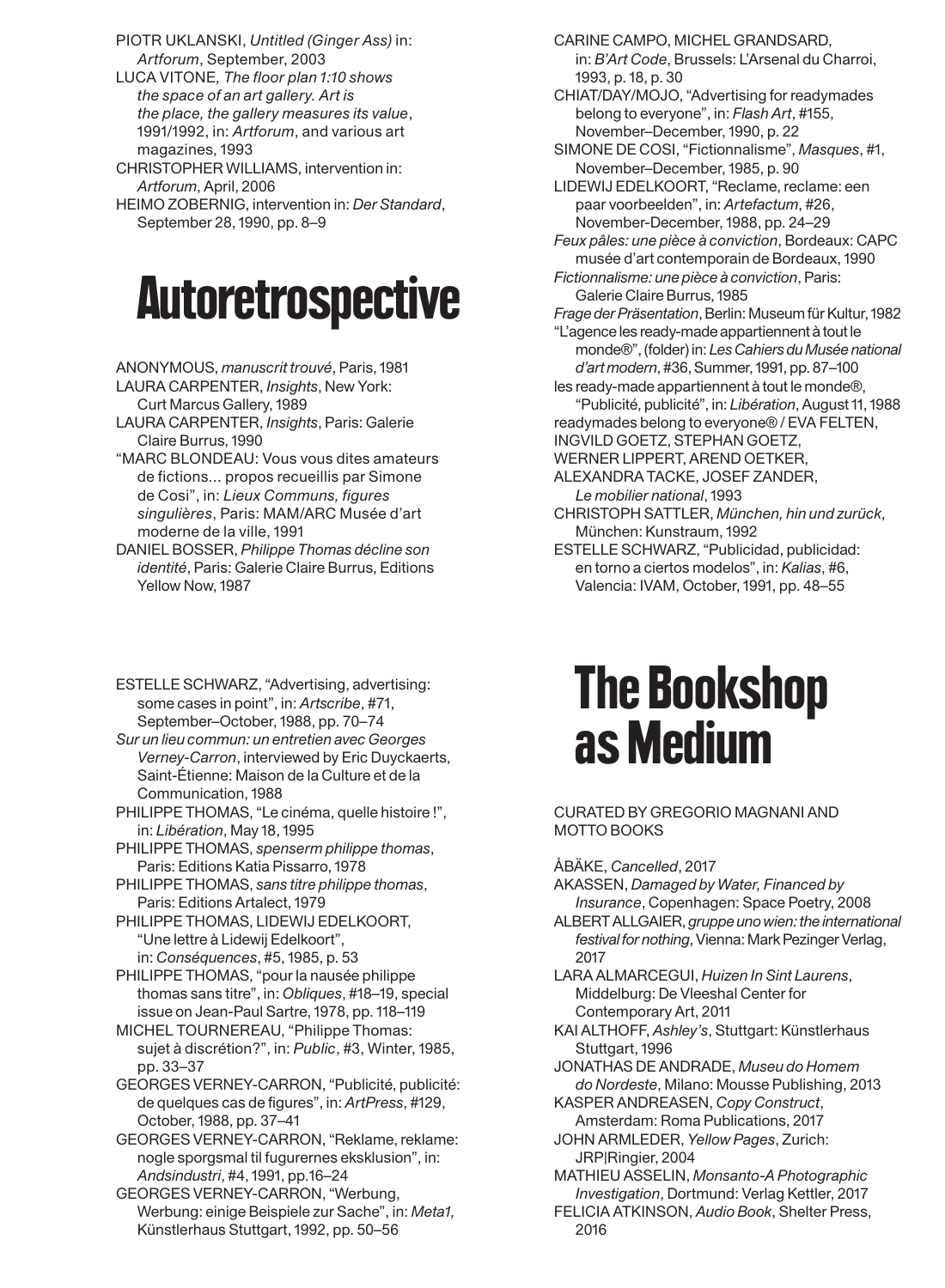MICHEL AUDER, *Empty Really*, New York: Ratstar Press, 2015 LUTZ BACHER, *Do You Love Me?*, New York: Primary information, 2012 GABRIEL BARBU, *Absence of Evidence*, Bucharest: Punch/self-published, 2017 MATTHEW BARNEY, BRANDON STOSUY, *ADAC*, New York: Dashwood Books, 2013 BERNADETTE CORPORATION, *Bernadette Corporation: 2000 Wasted Years*, Cologne: Verlag der Buchhandlung Walther König, 2014 SAMUEL BICH, *Die Kunsthalle als Material*, Self-published, 2017 *Black Panther. Coloring Book*, New York/ Los Angeles: Sun Editions, 2015 DANIEL BOSSER, *Philippe Thomas Declines His Identity*, London: Occasional Papers, 2015 CAROL BOVE,*Plants and Mammals*, New York: Horticultural Society of New York and Karma, 2009 SONIA BOYCE, *Peep*, London: Institute of International Visual Arts, 1999 ALEXANDER BRODSKY, ILYA UTKIN, Cancelled 6/21/90, L'esprit de l'escalier, 2017 PABLO BRONSTEIN, Set of self-published books, Self-published, 2008 MARCEL BROODTHAERS, *Département des Aigles*, Arnaud Desjardin WILL BROWN,*Bruce Conner Brass Handles: AProject by Will Brown*, Atlanta/New York: J&L Books, 2016

BRUMARIA, Impasse - work #8, Madrid: Brumaria, 2015

DANH VO,*Blau/orange*, Bielefeld: Kerber Verlag, 2007 MOYRA DAVEY, *Les Goddesses / Hemlock Forest*, Bergen: Bergen Kunsthall/New York: Dancing Foxes Press, 2017 MOYRA DAVEY, *Burn the Diaries*, Vienna: mumok/ New York: Dancing Foxes Press, 2014 CHRISTOPHE DAVIET-THERY, JÉRÔME SAINT-LOUBERT BIE (EDS.), *Bibliothèque d'un amateur. Richard Prince's Publications 1981–2014*, Foligno: Viaindustriae/Paris: Christophe Daviet-Thery, 2014 MICHAEL DEAN, *UO*, Geneva: Motto Books, 2014 ARNAUD DESJARDIN, *The Book on Books on Artists' Books*, London: The Everyday Press, 2013 PASCAL DOURY, *Patate*, Pantin: Cneai=, 2005 PETER DOWNSBROUGH, *From To: Peter Downsbrough Postcards*, Gent: S.M.A.K., 2016 MARIA EICHHORN, *Maria Eichhorn: Aktiengesellschaft*, Cologne: Verlag der Buchhandlung Walther König, 2007 VINCENT FECTEAU, *The Good, the Bad, and the Ugly*, Berlin: Sternberg Press/Graz: Grazer Kunstverein, 2015 PETRA FERIANCOVÁ, *Family, Vol.1*, London: Eros Press, 2016 CARLA FILIPE, *Imagens Sagradas*, Self-published, 2014 MARC FISCHER, *Hardcore Architecture*, Chicago: Public Collectors, 2015 PETER FISCHLI, DAVID WEISS, *Ringier Annual Report 2007*, Zurich: Ringier, 2007

RUTH BUCHANAN, JUDITH HOPF, MIKE SPERLINGER, CHRISTINA BARTON, *Bad Visual Systems: Ruth Buchanan, Judith Hopf, Marianne Wex*, Wellington: Adam Art Gallery, 2017 CAROLINE BUSTA, JOHN KELSEY, SUSANNE PFEFFER, *Loretta Fahrenholz: Seven Films*, Cologne: Verlag der Buchhandlung Walther König, 2016 MAURIZIO CATTELAN, *Biologia delle Passioni*, Villanova di Ravenna: Edizioni Essegi, 1989 MAURIZIO CATTELAN, DOMINIQUE GONZALEZ-FOERSTER, *Permanent Food #1, #2*, Association Des Temps Liberés, 1995/1996 MARC-CAMILLE CHAIMOWICZ, *A Folio for Secession*, Vienna: Secession, 2010 PHILIPPE CHEVALIER, *Kolan*, Self-published, 2010 ALEXANDER CHIZHEVSKY, ROBIN WATKINS (EDS.), *Physical Factors of the Historical Process*, Lisbon/Berlin: Atlas Projectos, 2017 CELINE CONDORELLI, GAVIN WADE, *Eastside Projects User's Manual*, Birmingham: Eastside Projects, 2012 MATT CONNORS (ED.), *Gay Areas Telephone Directory*, Gay International Inc. Facsimile edition/New York: Pre-Echo, 2017 MICHAEL CROWE, *A list of art which would be destroyed if Ed Ruscha's painting "Los Angeles County Museum on Fire" became reality today*, Self-published, 2011

- NATALIE CZECH, *To Icon Poems*, Berlin: Capitain Petzel, 2017
- RYAN FOERSTER, Set of 10 zines, New York: Ratstar Press RYAN FOERSTER, *Untitled 2016*, Self-published, 2016 KASIA FUDAKOWSKI, *Info-Fuction, The Second Swipe*, Berlin: ChertLüdde, 2017 DORA GARCÍA, *All the Stories*, London: Book Works, 2013 MARIO GARCÍA TORRES, *Christopher D'Arcangelo 84 West Broadway New York, NY 1007*, Rome: Nero, 2006 GENERAL IDEA, *The Aids Project*, Canada: The Gershon Iskowitz Foundation, 1989 ISA GENZKEN, *Der Spiegel 1989–1991*, Cologne: Verlag der Buchhandlung Walther König, 2003 JEF GEYS, *Kempens Informatieblad*, Brussles: Wiels & Jef Geys, 2013 DAN GRAHAM, *Hanne Darboven: One Century: Johann Wolfgang Von Goethe*, Gent: Imschoot, Uitgevers, 1994 OLIVER GRIFFIN, *Demonstrations of Patterns in Flow*, London: Loose Joints, 2017 WADE GUYTON, *One Month*, New York: Karma, 2014 WADE GUYTON, SETH PRICE, JOSH SMITH, KELLEY WALKER, *Guy - Price - Smith - Walker*, New York: 38th Street Publishers, 2006 PETRIT HALILAJ, *Poisoned by men in need of some love*, Geneva: Motto Books/Brussels: Wiels, 2014 CALLA HENKEL, MAX PITEGOFF, *Berlin, Zürich, Zürich, Berlin, Berlin, Berlin, Berlin, London*, Milan: Humboldt Books, 2016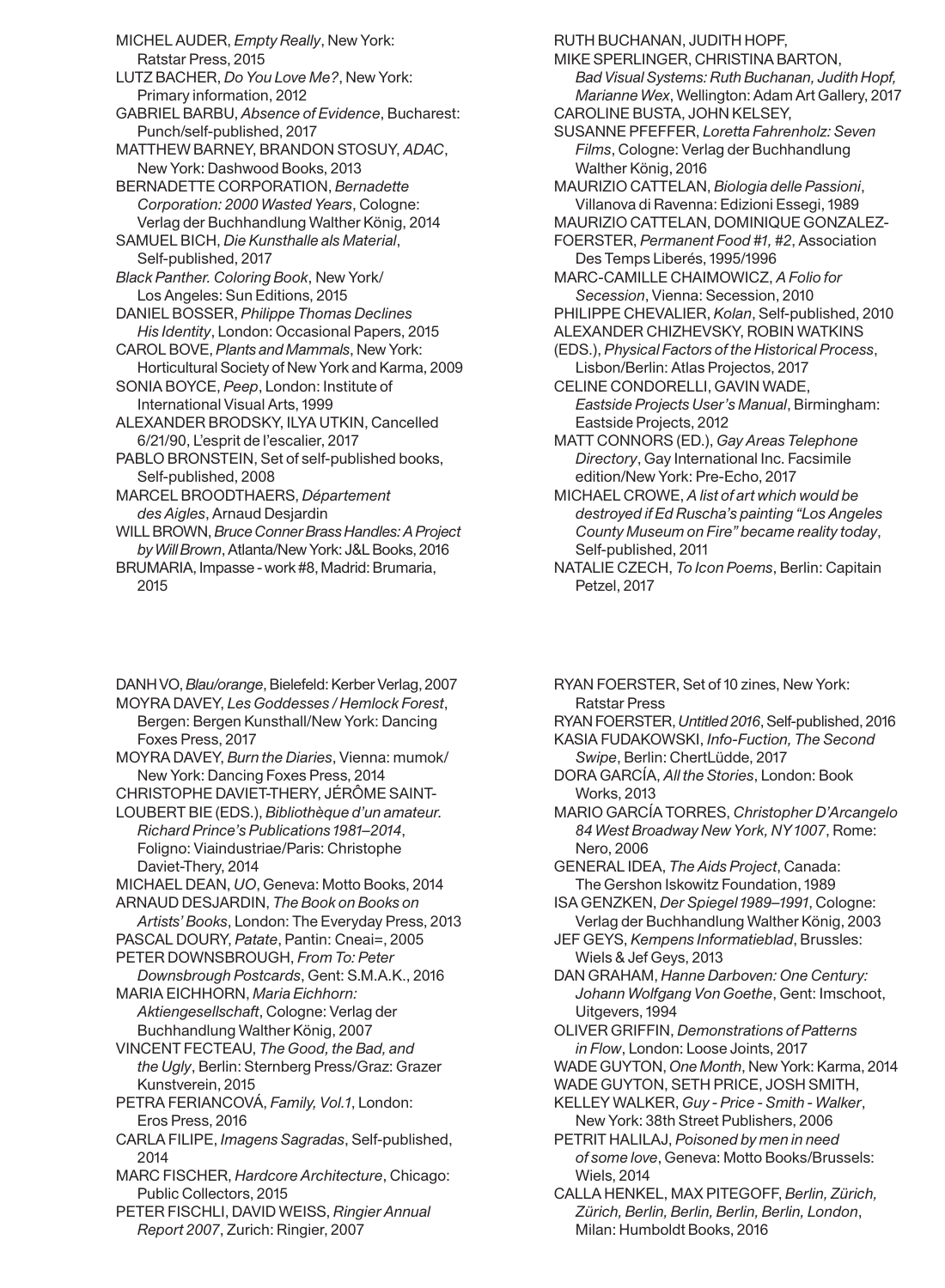KARL HOLMQVIST, *Skyline is the By-Linezz*, Geneva: Motto Books, 2014 KARL HOLMQVIST, *Word Squares*, Geneva: Motto Books & Compagnia, 2017 TAKASHI HOMMA, *Relax 75.5 – Takashi Homma – New Waves*, Tokyo: Magazine House Co, 2003 ADRIEN HORNI, LINUS BILL, *La Deuxieme Chance*, Biel: Turbo Mag, 2011 DAVID HORVITZ, *Mood Disorder*, Geneva: Motto Books & Chert, 2015 HAI HSIN HUANG, *Now Is The Past*, Taipei: nos:books, 2016 TAMAMI IINUMA, *House of Architecture*, Tokyo: limArt, Post, 2016 INVENTORY, *Inventory Journa*l, 1995–2005 ANA JOTTA, *s/he is her/e*, Porto: Braço De Ferro, 2008 KEN KAGAMI, *Milk Man*, Geneva: Motto Books/ Tokyo: Misako & Rosen, 2014 JEAN KELLER,*The Black Book*, Lulu on demand, 2013 MIKE KELLEY, *Photographs/Sculptures*, Tokyo: Wako Works of Art, 2009 BRIAN KENNON, *Altered Secession Catalogue*s *Michael Krebber*, Self-published, 2017 BRIAN KENNON, *Secession – Christopher Wool*, Self-published, 2017 BRIAN KENNON, *Tom Burr Secession*, Geneva: Motto Books, 2017 BEN KINMONT, *Open by Chance and Appointment*, Sebastopol: Antinomian Press, 2016 JAMES LANGDON, *Book*, Birmingham: East Side

Projects, 2010

- ADRIEN MISSIKA, STEPHANE BARBIER BOUVET,
- JEANNE GRAFF, *Let's go Basel*, Lausanne: Galerie 1m3, 2007
- JULIA MONTILLA, *Ezkiozaleak. A Photographic Account of the Followers of the Ezkioga Apparitions*, Barcelona: Consell Nacional de la Cultura i de les Arts, 2009
- KRISTEN MUELLER, *buch 3b de 10*, Berlin/Leipzig: & So, 2014
- CHI TSAI NI, *Topology in Bed*, Taipei: nos:books, 2015 BOB NICKAS, Set of Zines, New York: Ratstar Press, 2017
- YUKI OKUMURA, *GMC*, Tokyo: Edition Nord, 2017
- HENRIK OLESEN, *Some Faggy Gestures*, Zurich: JRP|Ringier, 2008
- PAULINA OLOWSKA, *Metamorphosis*, Christoph Keller/Frankfurt am Main: Revolver, 2005
- PHILIPPE PARRENO, *Fade to Black*, Paris: mfc-michèle didier, 2005
- SIMON POPPER, *Full Fat*, Self-published, 2017
- SIMON POPPER, *Ulysses*, Self-published, 2009
- SIMON POPPER, *3 Cook Books*, Self-published, 2010
- SETH PRICE, *Dispersion*, New York: 38th Street Publishers, 2008
- ROB PRUITT, TODD AMICON, JOSH SMITH, *Holy Crap*, New York: 38th Street Publishers, 2011
- MAX RENKEL, *Cy Twombly's Autobiography Hidden in my Collection*, Rome, 2016
- WILLEM DE ROOIJ, *Willem de Rooij. Fong Leng. Sportswear: Le Consortium*, Cologne: Verlag der Buchhandlung Walther König, 2016

ANNIKA LARSSON, *The Discourse of the Drinkers*, 2017

- LOUISE LAWLER, *Twice Untitled and Other Pictures (Looking Back)*, Cambridge/ Massachusetts: MIT Press, 2006
- ELIZABETH LEBON, *Test/Answer*, Berlin: backbonebooks, 2014
- JOCHEN LEMPERT, *4 Frogs*, Valence: art 3 co-edition, 2010
- JOCHEN LEMPERT, *White Light*, Tokyo: limArt, 2007 PABLO LEON DE LA BARRA, *Pablo international*, complete issues 0 to 4 + 3 special issues,
- Self-published SHERRIE LEVINE, *New Photography*, Geneva: Musée d'art moderne et contemporain (MAMCO), 1996
- LUCA LO PINTO, *A Metaphysical Interior*, Geneva: Boa Books, 2014
- ALESSANDRO LUDOVICO, *Post-Digital Print: The Mutation of Publishing Since 1894*, Eindhoven: Onomatopee, 2013
- LUCY MCKENZIE, *After Inspired by an Atlas of Leprosy*, Berlin/New York: Galerie Buchholz, 2016 SARA MACKILLOP, *Laptop2*, Self-published, 2016 SARA MACKILLOP, *Loyalty cards*, Self-published SARA MACKILLOP, *Paint Brushes*, Self-published MARK MANDERS, *Traducing Ruddle*, Amsterdam:
- Fillip and Roma Publications, 2010 NICK MAUSS, (hand made zine with transparent
- inserts), New York: 303 Gallery
- MICHAELA MEISE, *Auro, Aveda, Dr. Hauschka, Stockmar, Wala, Weleda*, self-published, 2008
- TEX RUBINOWITZ, *Gelatin: The B–Thing*, Cologne: Verlag der Buchhandlung Walther König, 2001
- *Sans niveau ni mètre Collection 10 ans*
- *du Journal du Cabinet du livre d'artiste 2007– 2017*, Saint-Senoux: Éditions Incertain Sens, 2017
- IZET SHESHIVARI, *The complete series of Boabooks artists' notepads*, Zurich: Edition Fink, 2015
- SETH SIEGELAUB, *Xerox Book*, Amsterdam: Roma Publications/Stedelijk Museum, 2015 GIOVANNA SILVA, *Walk Like an Egyptian*, Geneva:
	- Motto Books, 2017
- RACHEL SIMKOVER (ED.), *An Anthology of Concrete Poetry (in braille)*, Geneva: Motto Books, 2013
- FRANCES STARK, *Collected Writings 1993–2003*, London: Book Works, 2003
- FRANCES STARK, *Trapped in the VIP Lounge*, New York: Gavin Brown's Enterprise, 2014
- ERIK STEINBRECHER, *Uber alles*, Erik Steinbrecher/Berlin: Kunstbibliothek - Staatliche Museen zu Berlin, 2012
- ERIK STEINBRECHER, *Ständig kracht's*, St. Gallen: Vexer Verlag, 2017
- TOMASZ STOMPOR, Gregor Huber, *Fabrikzeitung. Die Cut-Up Ausgabe*, Zurich: Rote Fabrik, 2010
- DEREK SULLIVAN, *Persistent Huts*, New York: Printed Matter, 2008
- MEGAN FRANCES SULLIVAN, *The Bathers (Inverted)*, Amsterdam: Roma Publications, 2016
- JENNIFER TEE, *Local Myths/Love Spells*, Birmingham: Eastside Projects, 2010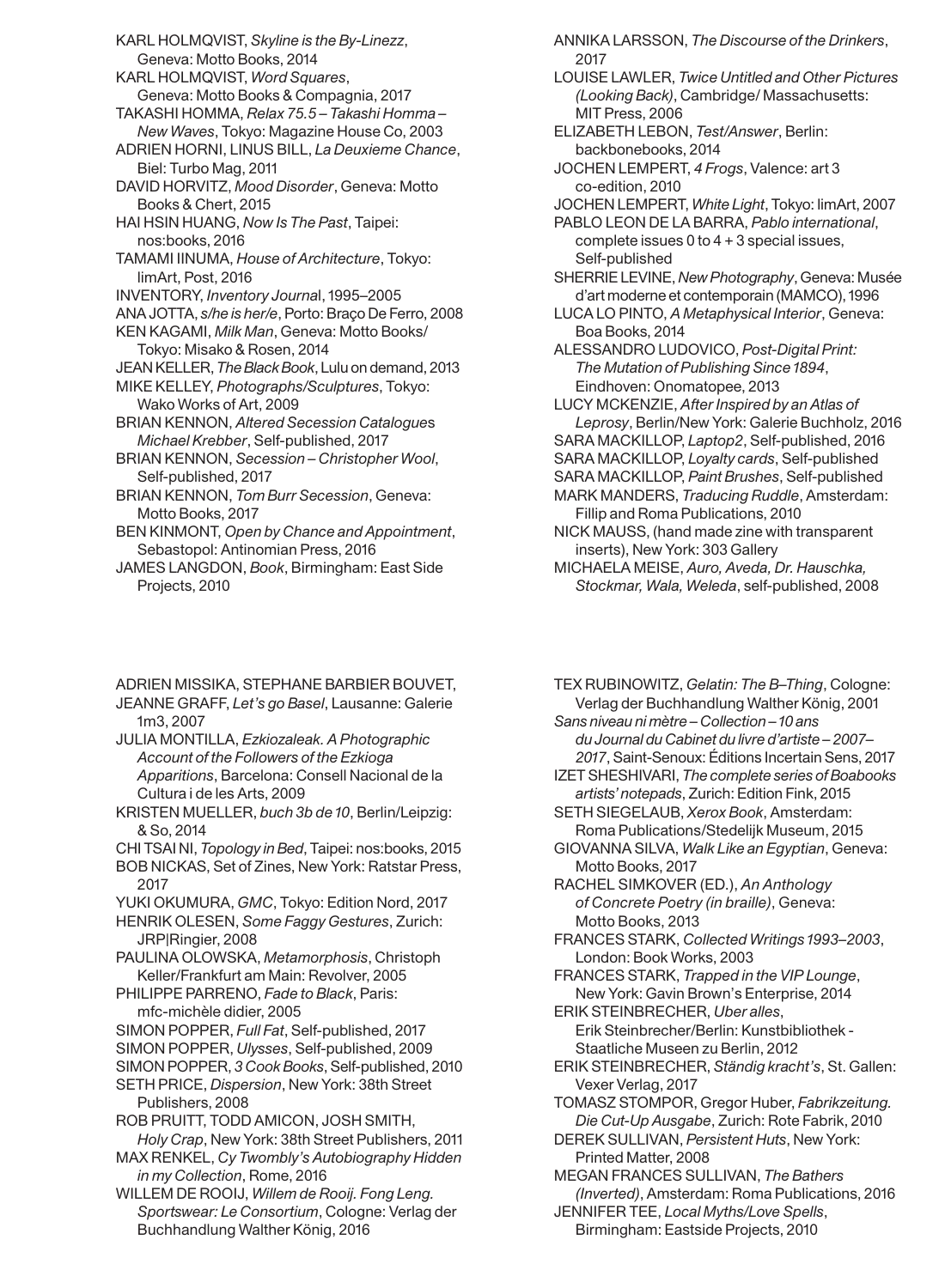MILLY THOMPSON (ED.), *Vuoto*, Coventry: Lanchester Gallery Projects, 2012 ERIK THYS, *Portraits*, Vilnius: CAC/Riga: kim?, 2016 WOLFGANG TILLMANS, *Concorde*, Cologne: Verlag der Buchhandlung Walther König, 1997 WOLFGANG TILLMANS, *Soldiers*, Cologne: Verlag der Buchhandlung Walther König, 1999 CLAUDIA DE LA TORRE & KYLE LINCOLN, *Look at Me*, Berlin: backbonebooks, 2013 ROSEMARIE TROCKEL, *Paare*, Düren: Leopold-Hoesch-Museum, 1998 JOELLE TUERLINCKX, WILLEM OOREBEEK, *Bild, oder*, Karlsruhe: Badischer Kunstverein, 2004 ERIK VAN DER WEIJDE, *This Is Not My Book*, Leipzig: Spector Books, 2017 ERIK VAN DER WEIJDE, *Siedlung*, Amsterdam: Roma Publications, 2008 ROB VAN LEIJSEN, *Art Handling in Oblivion*, Zurich: Edition Fink, 2014 ROBIN WAART, *Part One*, Self-published, 2001 FRITZ WELCH,*Small Blackened Books*, Self-published FRITZ WELCH, *Hijacked Jeff Koons*, Self-published NICOLE WERMERS, *Croissants and Architecture*, Geneva: Motto Books, 2016 PAE WHITE, *Untitled*, Self-published STEPHEN WILLATS, *Control Magazine*, UK: Stephen Willats STEPHEN WILLATS, *Artwork as Social Model: A Manual of Questions and Propositions*, Derby/Sheffield: Research Group for Artists Publications (RGAP), 2012

SARAH ORTMEYER SARAH PICHLKOSTNER FRANCIS RUYTER JULIE RYAN LUCA TREVISANI

# Expanded **Publishing**

#### IN COLLABORATION WITH FILIPA RAMOS

FIKTION, founded by Mathias Gatza and Ingo Niermann in 2013 LA BIBLIOTHÈQUE FANTASTIQUE, founded by Antoine Lefebre in 2009 PUBLIC FICTION, founded by Lauren Mackler in 2010 SETH PRICE, *A Small Voice*, 2016, audio file THE SERVING LIBRARY, founded in 2011 by Stuart Bailey, Angie Keefer and David Reinfurt TRIPLE CANOPY, founded in 2007 by Lucy Ives, Hannah Whitaker, Sam Frank, Sarah Resnick, Alexander Provan, Peter J. Russo and

Molly Kleima UBUWEB, founded by Kenneth Goldsmith in 1996 CHRISTOPHER WILLIAMS, *Program.* 

 *For Example: Dix-Huit Leçons Sur La Société Industrielle*, Cologne: Verlag der Buchhandlung Walther König, 2006

KATSUNOBU YAGUCHI, *The Deconstruction of my Suntopia*, Mito: Keiko Ogane Gallery, 2017

# In Between The Library as Medium

ANNA SOPHIE BERGER HUGO CANOILAS PLAMEN DEJANOFF HEINRICH DUNST JUDITH EISLER **GELITIN** FLORIAN GRAF DAVID JOURDAN CHRISTIAN KOSMAS MAYER CHRISTOPH MEIER UTE MÜLLER

# Post Digital **Publishing Archive**

WWW.P-DPA.NET

# **Design** as Medium

ÅBÄKE MANUEL RAEDER BOY VEREECKEN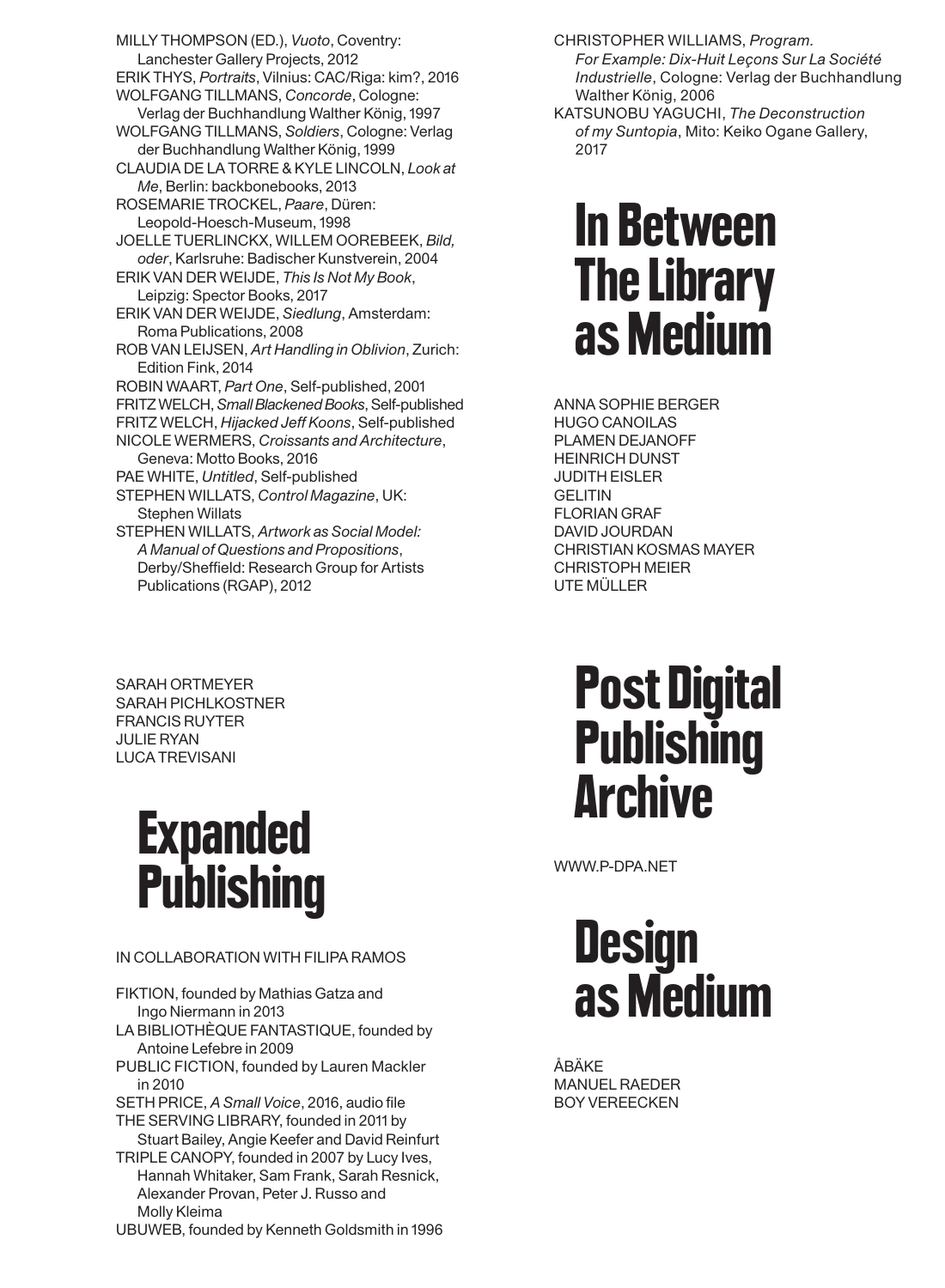# The Artist & the Publishers

CHRISTOPHE BOUTIN CHRISTOPHE DAVIET MICHÈLE DIDIER JONATHAN MONK

# **Magazines** as Publishers

AFTERALL – LUCY STEEDS ARCHIVE – CHIARA FIGONE MOUSSE – STEFANO CERNUSCHI NERO – LORENZO GIGOTTI OEI – JONAS MAGNUSSON / CECILIA GRÖNBERG

#### Program

#### **Talks & Presentations** Tue 7/11 2017, 7 pm Talk with Christoph Schifferli, Gregorio Magnani, Filipa Ramos

Tue 14/11 2017, 6 pm Talk with Jason Dodge

Thu 23/11 2017, 6 pm Presentation by Andreas Reiter Raabe

Fri 1/12 2017, 6 pm Talk with Emeline Jaret

Tue 12/12 2017, 6 pm Presentation by Black Pages

Wed 13/12 2017, 6 pm Presentation by Zeitschrift

Thu 14/12 2017, 6 pm Presentation by Starship

Thu 11/1 2018, 6 pm Talk with Bernhard Cella Thu 18/1 2018, 6 pm Talk with Moritz Küng

Sun 28/1 2018, 5 pm Talk with David Platzker

#### **Discussions & Roundtables**

Wed 8/11 2017, 7 pm *Magazines as Publishers* Filipa Ramos in conversation with Lucy Steeds (Afterall), Chiara Figone (Archive), Stefano Cernuschi (Mousse), Lorenzo Gigotti (NERO), Jonas Magnusson / Cecilia Grönberg (OEI)

Sat 13/1 2018, 2 pm *Design as a Medium* Talks with graphic designers: Åbäke, Manuel Raeder, Boy Vereecken

Sun 28/1 2018, 6 pm *The Artist & the Publishers* Jonathan Monk in conversation with Christophe Boutin, Christophe Daviet, Michéle Didier

#### *In Between*

**Franz West Library Visit** *In Between* is an exhibition that takes place outside of Kunsthalle Wien and explores the idea of a library, both as medium and portrait of a persona. For this tour, please register under vermittlung@ kunsthallewien.at

Maximum 10 people per appointment.

Thu 9/11, 23/11, 7/12, 21/12 2017, 6 pm Thu 18/1, 25/1 2018, 6 pm

#### Guided Tours

All tours are free with admission!

#### **Curator's Tour**

The curator of the exhibition, Luca Lo Pinto, leads a tour through the exhibition and discusses topics and backgrounds of the presented works.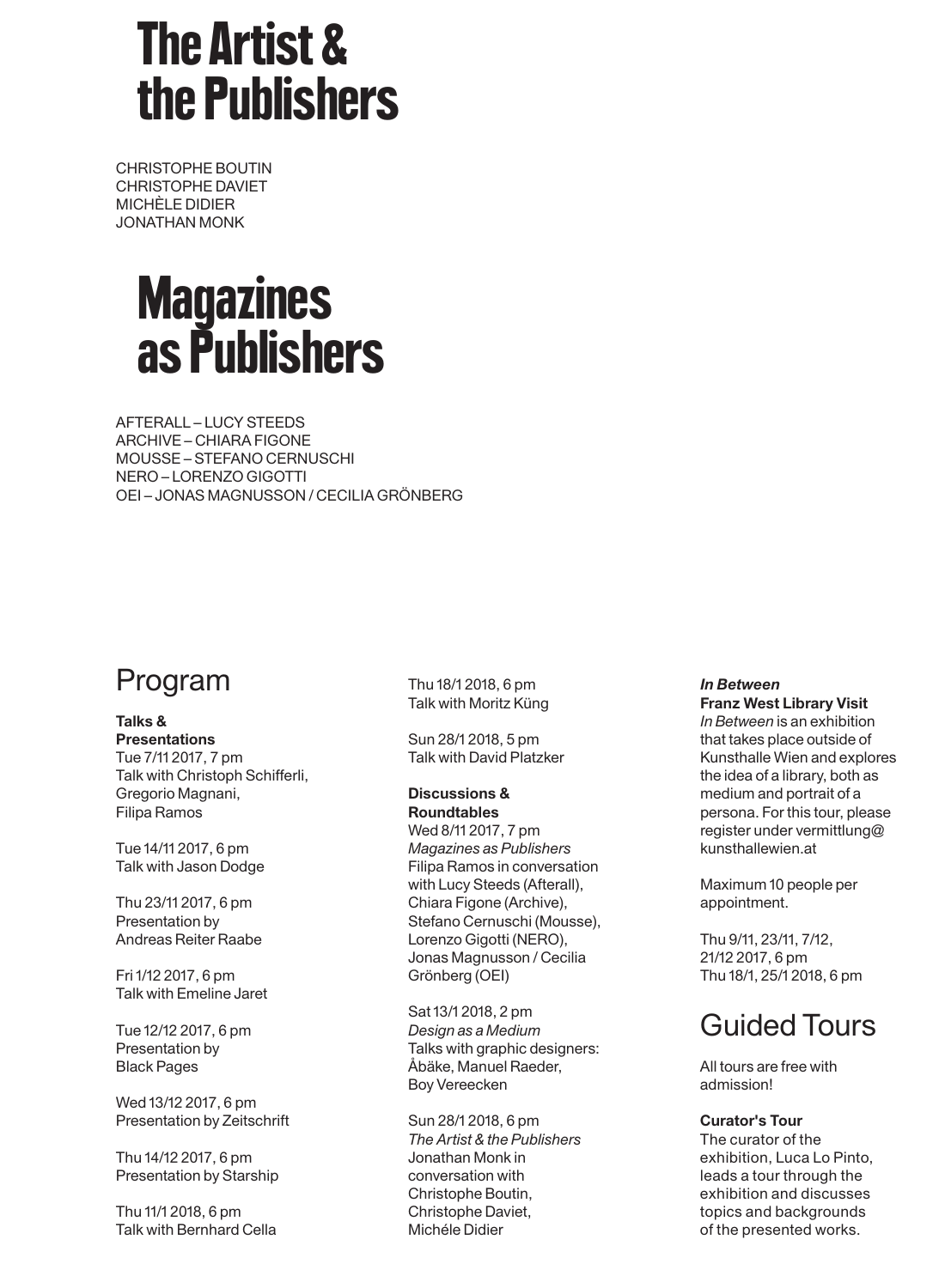Tue 5/12 2017, 6 pm With Luca Lo Pinto

#### **hyperlink\_SundayTours**

Every Sunday at 4 pm, our art educators will take you on a guided tour through the exhibition. They will link you with topics that range from artistic interventions in magazines to art books and various forms of publishing in contemporary art. (Guided tours in German).

With: Wolfgang Brunner, Daniela Fasching, Martin Pfitscher, Michael Simku.

Sun 12/11 2017, 4 pm *hyperlink\_2\_magazines* With Martin Pfitscher

Sun 19/11 2017, 4 pm *hyperlink\_2\_magazines* With Martin Pfitscher

Sun 26/11 2017, 4 pm *hyperlink\_4\_reading off road* With Michael Simku

Sat 2/12, 16/12, 11 am–1 pm *Mein buntes F.A.N.tasie.B.U.C.H* Workshop for kids

#### Colophon

**Exhibition** Kunsthalle Wien GmbH

*Director* Nicolaus Schafhausen

*CFO* Sigrid Mittersteiner

*Curator* Luca Lo Pinto

*Exhibition and Graphic Design* Rio Grande and Dallas

*Curatorial Support by* Almud Krejza Vanessa Joan Müller Maximilian Steinborn (Intern) Eleanor Taylor Aneta Zahradnik

*Exhibition Management* Hektor Peljak

Sun 3/12 2017, 4 pm *hyperlink\_1\_library* With Wolfgang Brunner

Sun 10/12 2017, 4 pm *hyperlink\_2\_magazines* With Martin Pfitscher

Sun 17/12 2017, 4 pm *hyperlink\_3\_interventions* With Daniela Fasching

Sun 7/1 2018, 4 pm *hyperlink\_3\_interventions* With Daniela Fasching

Sun 14/1 2018, 4 pm *hyperlink\_1\_library* With Wolfgang Brunner

Sun 21/1 2018, 4 pm *hyperlink\_4\_reading off road* With Michael Simku

Sun 28/1 2018, 4 pm *hyperlink\_4\_reading off road* With Michael Simku

*Construction Management* Johannes Diboky Danilo Pacher

*Technicians* Beni Ardolic Frank Herberg Baari Jasarov Mathias Kada

*External Technicians* Harald Adrian Hermann Amon Dietmar Hochhauser Bruno Hoffmann Alfred Lenz

*Art Handling* Marc-Alexandre Dumoulin Chris Fortescue Johann Gröbner Scott Hayes Lazard Lyutakov Johann Schoiswohl Andreas Schweger Stephen Zepke

*Marketing* Dalia Ahmed David Avazzadeh

#### **Community College**

An open space for reflection. Join workshops, excursions, and discussions to share personal perspectives on issues raised by the exhibitions of Kunsthalle Wien. www.kunsthallewien.at/ community-college

Wed 6/12, 11 am – 6 pm *Community College Open Seminar: Publishing as …?* Information and registration: community.college@ kunsthallewien.at

#### **Kids Program**

Books can be wild, funny, big and small and actually, they are works of art. Come and join us on a tour through the exhibition, and create with us your own magic book. A book, in which wild animals can hide, or out of which all the letters have disappeared. You can cut, glue, draw and scribble! If you want to join us, please send us an email: vermittlung@ kunsthallewien.at

Katharina Baumgartner Adina Hasler

*Press and Communication* Katharina Murschetz Stefanie Obermeir Karla Arzberger (Intern)

*Fundraising and Sponsoring* Maximilian Geymüller

*Event Production* Gerhard Prügger

*Dramaturgy* Andrea Hubin Vanessa Joan Müller Eleanor Taylor Maximilian Steinborn (Intern)

*Education* Wolfgang Brunner Martin Walkner

*Educators* Daniela Fasching Ursula Leitgeb Martin Pfitscher Michael Simku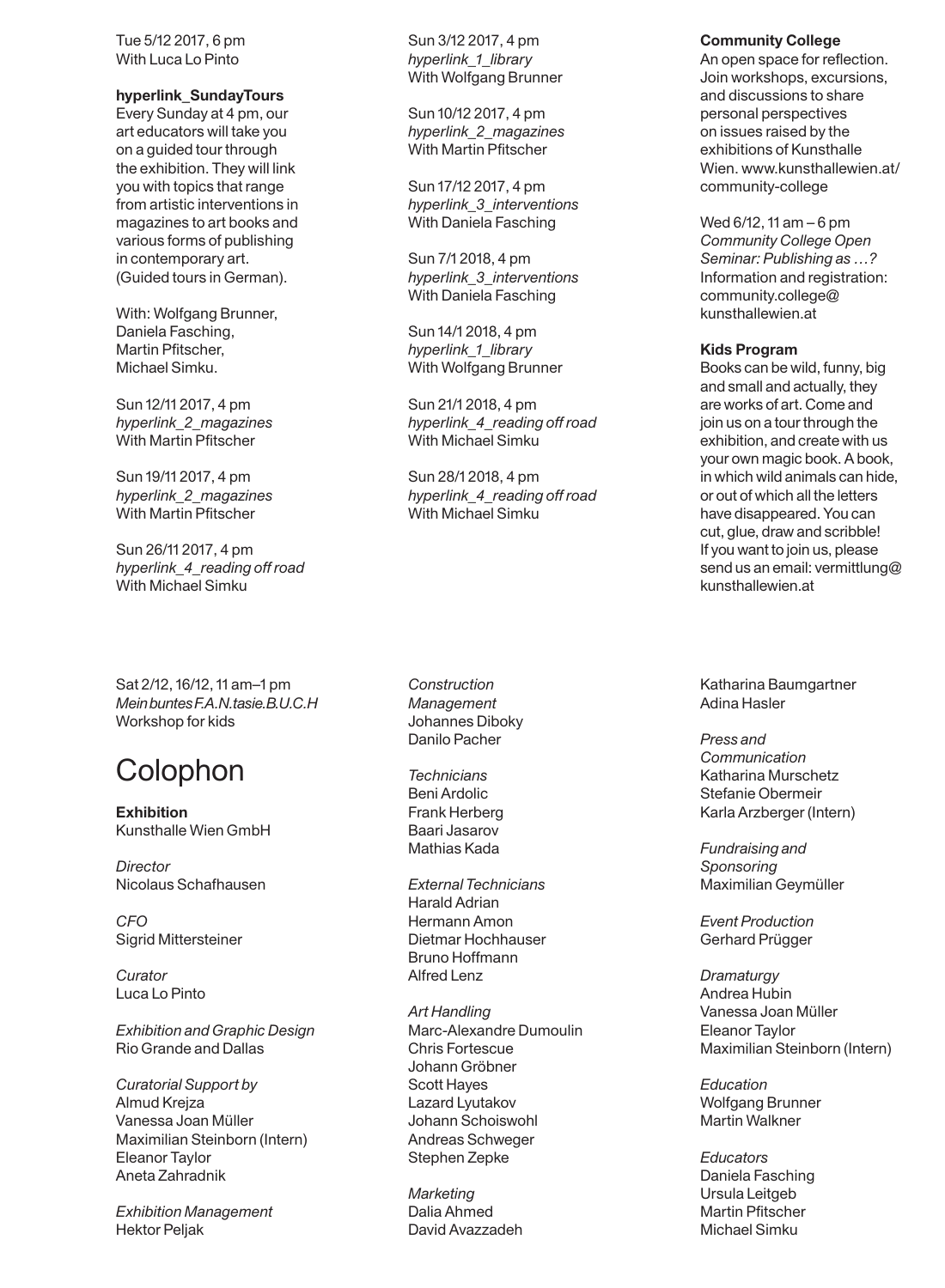*Finances* Mira Gasparevic Natalie Nachbargauer

*Visitor Service* Kevin Manders Christina Zowack

**Exhibition Booklet** *Publisher* Kunsthalle Wien GmbH

*Text* Luca Lo Pinto

*Editing* Wolfgang Brunner Vanessa Joan Müller Eleanor Taylor Martin Walkner

*Design* Boy Vereecken Antoine Begon

©Mariana Baldaia

*Print* Holzhausen Druck GmbH

© Kunsthalle Wien, 2017 Kunsthalle Wien GmbH is Vienna's exhibition space for international contemporary art and discourse.

*For more information please visit* kunsthallewien.at blog.kunsthallewien.at facebook.com/Kunsthalle Wien instagram.com/Kunsthalle Wien twitter.com/Kunsthalle Wien #Toolbox17

*Special Acknowledgments to*  Claire Burrus; Benedikt Ledebur; Kaspar Mühlemann Hartl, Museum in Progress, Vienna; Universität für angewandte Kunst, Vienna; Universität Wien, Vienna; Museum für angewandte Kunst, Vienna; Universität Heidelberg, Heidelberg; Mumok, Vienna.

اأار

Wienerberger

#### WIEN**ELK**<br>KULTUR**NEL**K







this human world

DER STANDARD

NO  $\,<$ 

 **30th**  /

DEC

 **10th** 

2017



# **0th editior** th edition **find us on:**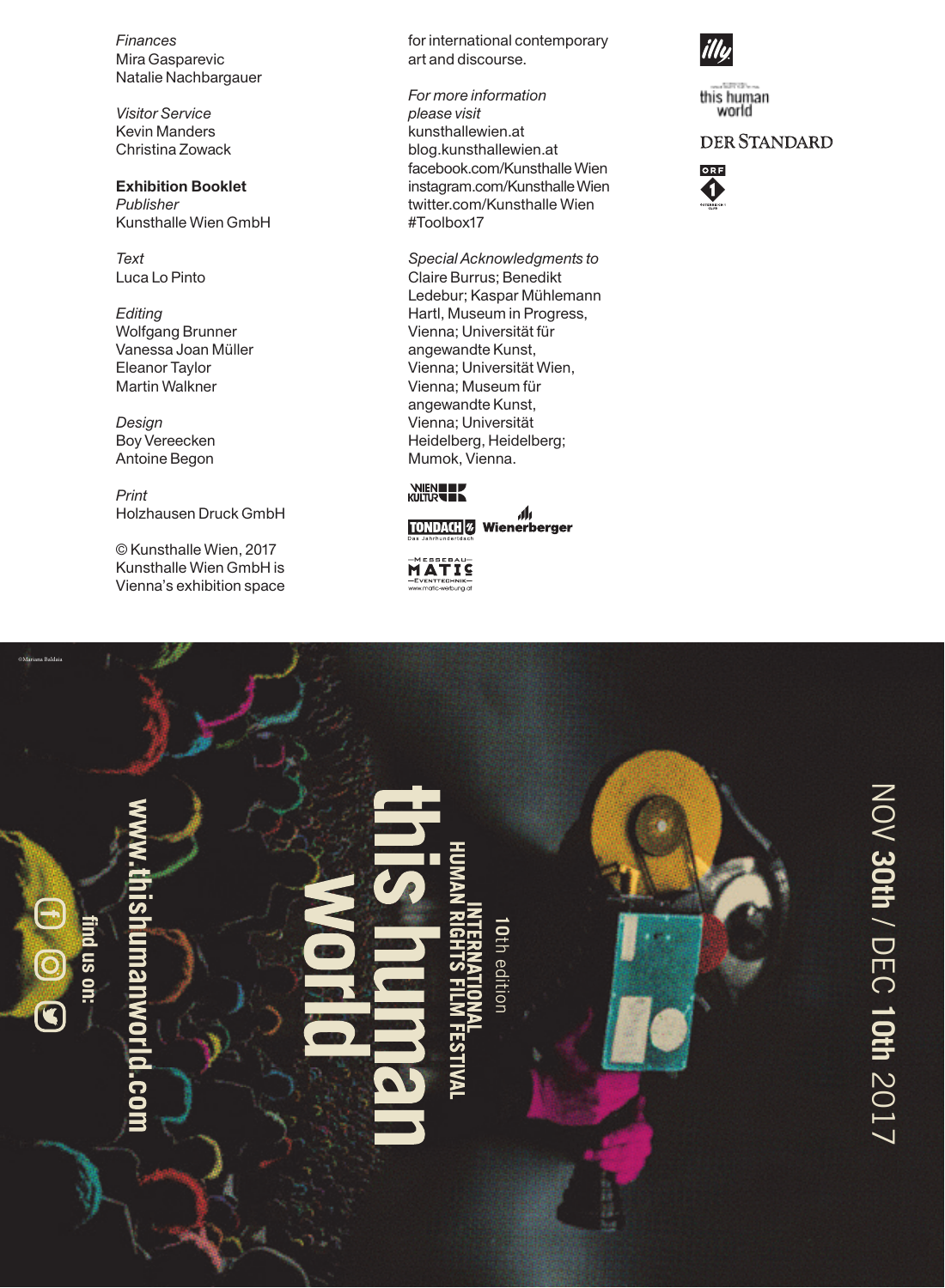

Theater, Film, Musik, Oper, Tanz.<br>Leidenschaftliche Kulturberichterstattung, die alle Stücke spielt,<br>täglich im STANDARD und auf derStandard.at. Leidenschaftliche Kulturberichterstattung, die alle Stücke spielt, STANDARD und auf derStandard.at.



# Theater, Film, Musik, Oper, Tanz.



# Das Jahrhundertdach

N

# 100 % Designobjekt 100% Designobjekt

PERFEKT FÜR DÄCHER, WÄNDE UND AUSSTELLUNGEN. PERFEKT FÜR DÄCHER, WÄNDE UND AUSSTELLUNGEN.

außergewöhnlicher Wohn-, Objekt- und Ausstellungs-Architektur. gedeckten Flächen in den Mittelpunkt – eine perfekte Ergänzung lebiger Baustoff. Heute rücken auch die ästhetischen Qualitäten der Seit eh und je überzeugen TONDACH® Dachziegel als natürlicher und langlebiger Baustoff. Heute rücken auch die ästhetischen Qualitäten der<br>gedeckten Flächen in den Mittelpunkt – eine perfekte Ergänzung<br>außergewöhnlicher Wohn-, Objekt- und Ausstellungs-Architektur.<br>www.t**ondach.at** Seit eh und je überzeugen TONDACH ® Dachziegel als natürlicher und lang-

www.tondach.at